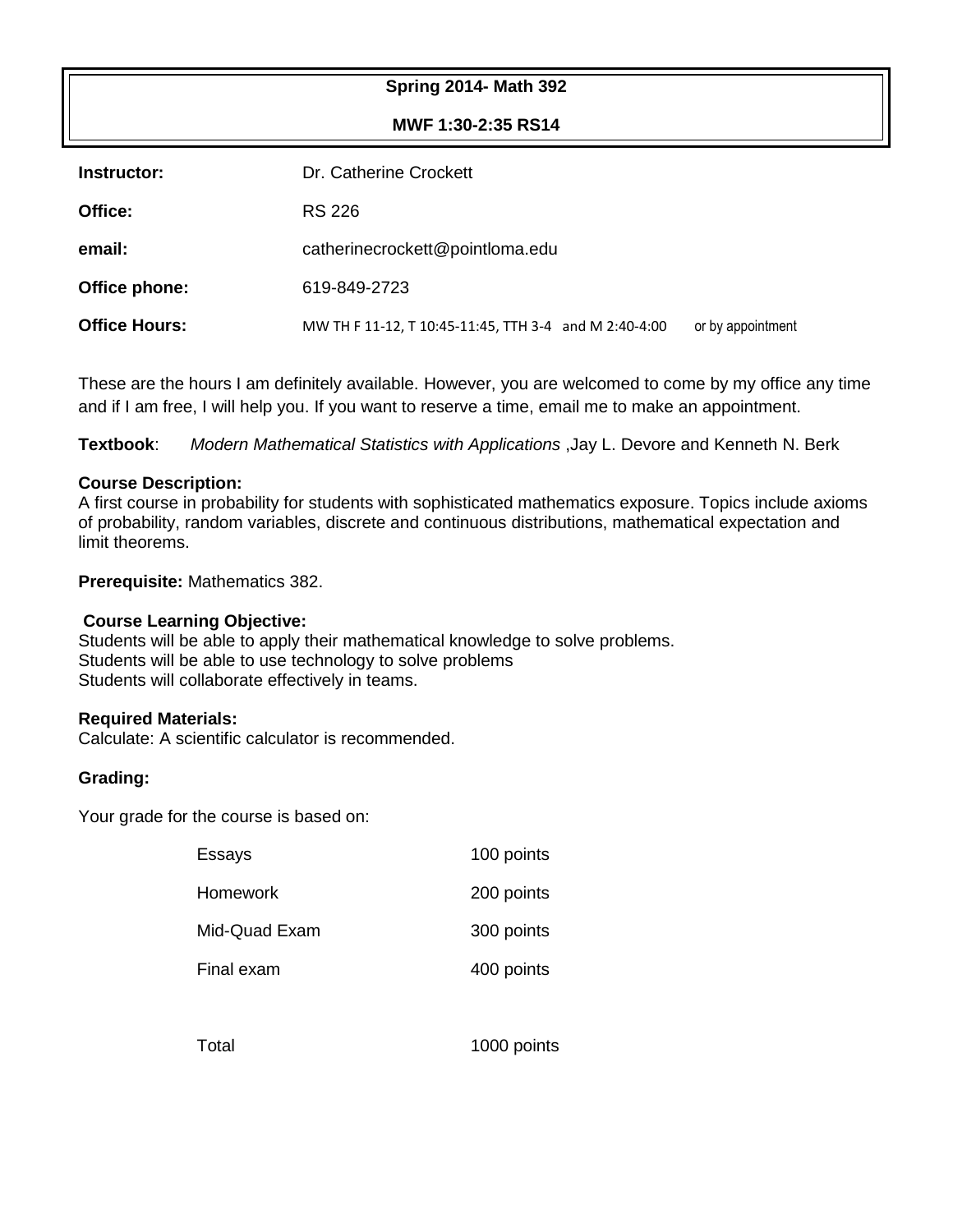**Grade scale:** Grades are based on the number of points accumulated throughout the course. Approximate minimal percentages required to obtain a given grade are:

| <b>Grading Scale in percentages</b> |   |   |                                                                                                  |  |  |  |
|-------------------------------------|---|---|--------------------------------------------------------------------------------------------------|--|--|--|
|                                     | в | С |                                                                                                  |  |  |  |
|                                     |   |   | $(87.5, 90)$ $(77.5, 80)$ $(67.5, 70)$                                                           |  |  |  |
|                                     |   |   | $[92.5, 100]$ $[82.5, 87.5]$ $[72.5, 77.5]$ $[62.5, 67.5]$                                       |  |  |  |
|                                     |   |   | $\vert\text{-}\Vert$ [90, 92.5) $\Vert$ [80, 82.5) $\Vert$ [70, 72.5) $\Vert$ [60, 62.5) $\Vert$ |  |  |  |

**Homework:** You will be assigned individual homework most days. You may work on the homework in groups, but each person is responsible for turning in their own write up of the solution to the problems.

**Examinations:** There will one Mid-Quad Exam. There will be a Final Exam. The Final Exam will consist of a take-home portion and in-class portion. Neither examination shall be missed without an official excuse. A deduction of 2^(n-1)\*10% will be deducted for each hour "n" that the final exam is late (n=1 if the exam is turned in one hour after it is due).

# **Other factors that affect grades are**

**Questions on written assignments, quizzes, and exams:** Written assignments and test/exam questions and problems must be formulated carefully in terms of words and symbols used in the course. Credit is determined by the degree to which answers and solutions respond to the specific question or problem stated. Maximize your credit by learning the language and symbols of the course.

**Written Assignments**. Assignments collected must be prepared in a style suitable for grading. The following

guidelines are used to determine credit:

- the organization must be easy to follow
- the work must be legible
- complete solutions must be written for problems (not just answers); answers must be clearly marked
- use complete sentences to answer questions

**Exams and Final Examination**. Exams and the final exam will include problems and questions over material

assigned in the text, readings and handouts, as well as material presented in class.

**Attendance:** Students are expected to arrive at each class meeting on-time. If you are absent or late you run the risk of making your homework late. Attendance is expected at each class section. In the event of an absence you are responsible for the material covered in class and the assignments given that day. See the Point Loma Nazarene University Catalog for a statement of the university's policy with respect to attendance.

Remember that missing more than one and a half week's worth of classes can result in a failing grade. After you miss the equivalent of 2 class periods, you will be warned of impending de-enrollment. If you miss the equivalent of 3 class periods, you may be de-enrolled or given a course grade of "F" for the semester.

**Academic Honesty:** The Point Loma Nazarene University community holds the highest standards of honesty and integrity in all aspects of university life. Academic honesty and integrity are strong values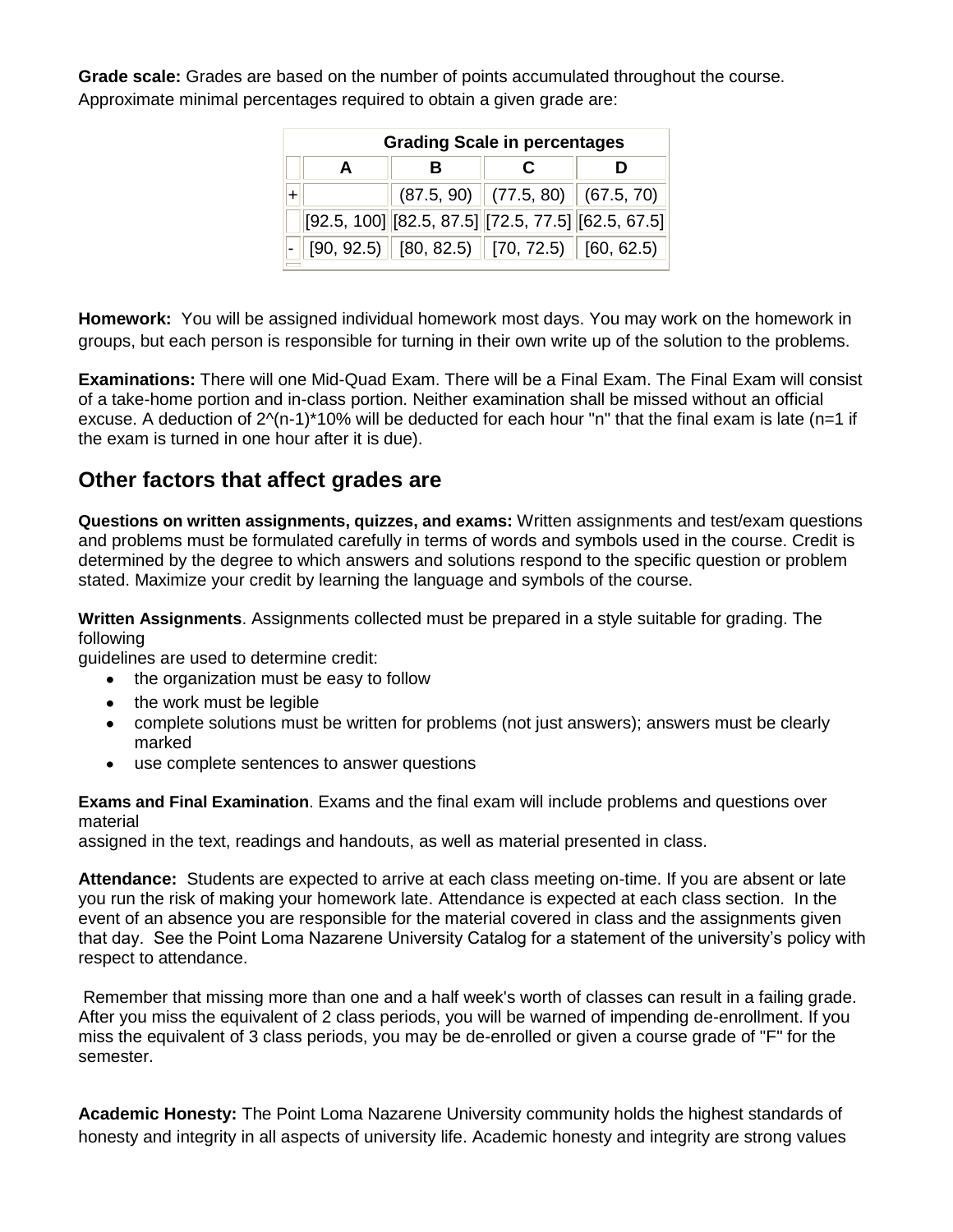among faculty and students alike. Any violation of the university's commitment is a serious affront to the very nature of Point Loma's mission and purpose. Academic dishonesty is the act of presenting information, ideas, and/or concepts as one's own when in reality they are the results of another person's creativity and effort. Such acts include plagiarism, copying of class assignments, and copying or other fraudulent behavior on examinations.

## **Academic Accommodations:**

While all students are expected to meet the minimum academic standards for completion of this course as established by the instructor, students with disabilities may require academic accommodations. At Point Loma Nazarene University, students requesting academic accommodations must file documentation with the Disability Resource Center (DRC), located in the Bond Academic Center. Once the student files documentation, the Disability Resource Center will contact the student's instructors and provide written recommendations for reasonable and appropriate accommodations to meet the individual needs of the student. This policy assists the University in its commitment to full compliance with Section 504 of the Rehabilitation Act of 1973, the Americans with Disabilities (ADA) Act of 1990, and ADA Amendments Act of 2008, all of which prohibit discrimination against students with disabilities and guarantees all qualified students equal access to and benefits of PLNU programs and activities.

Students with learning disabilities who may need accommodations should discuss options with the instructor during the first two weeks of class.